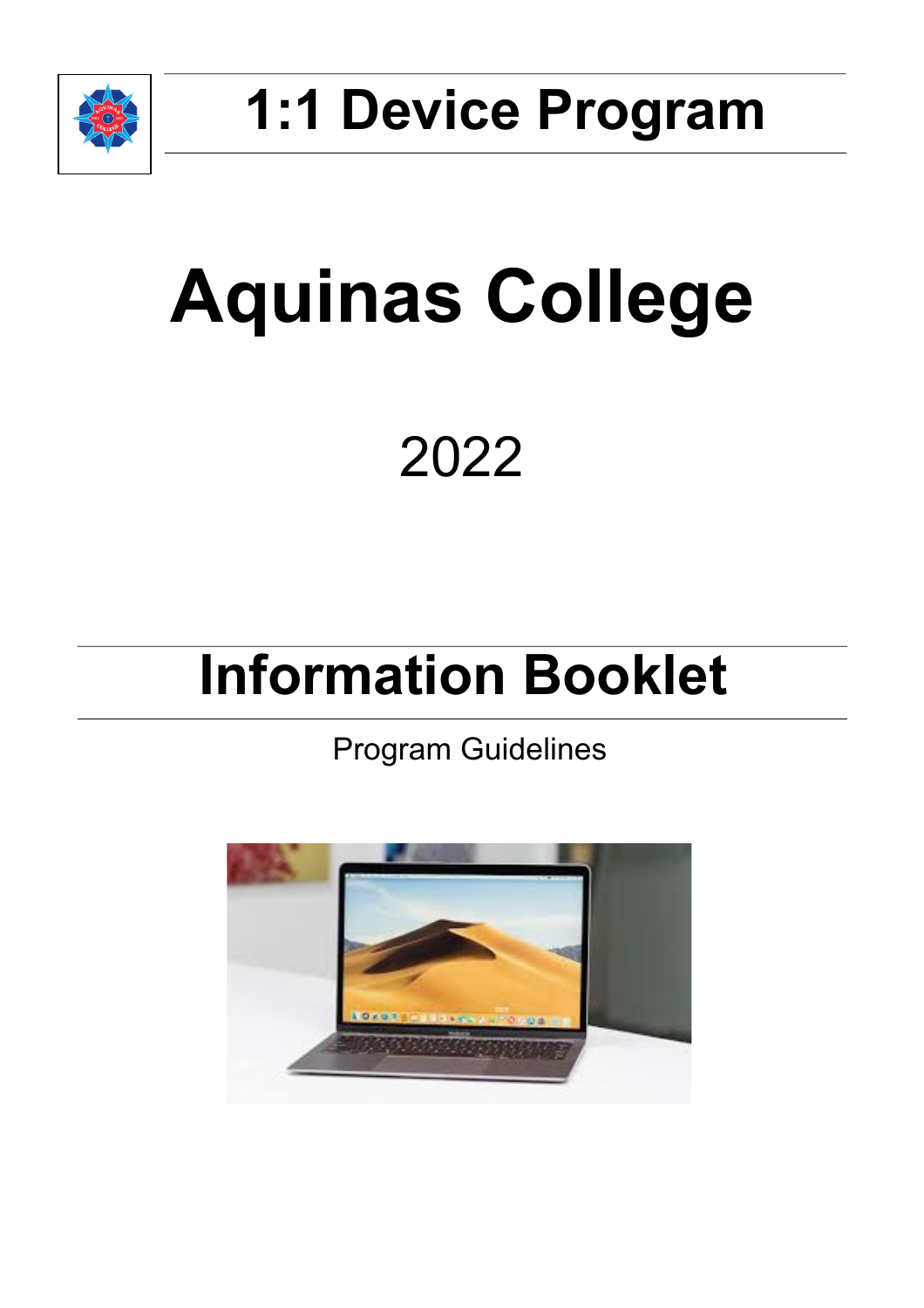#### **1:1 Device Program – An Educational and Catholic Imperative**

*As a Catholic Christian community we educate all to live the gospel of Jesus Christ as successful, creative and confident, active and informed learners empowered to shape and enrich our world.*

(BCE Learning and Teaching Framework)

The Australian Curriculum reflects the Melbourne Declaration on the Educational Goals for Young Australians that young people are entitled to develop the knowledge, skills and confidence to make ICT work for them at school, at home, at work and in their communities.

The Australian Curriculum describes specific knowledge, understanding and skills about technology and its use in ways that are interactive, multimodal and provide flexibility across contexts and audiences. Ways to use, share, develop and communicate with ICT are named within the content of individual Learning Areas of the curriculum and the use of ICT is integrated across all Learning Areas through the ICT General Capability.

Catholic Education is called to meet the challenges of learning in a digital age. Expressed in the words of Pope Francis, "*The revolution taking place in communications media and in information technologies represents a great and thrilling challenge; may we respond to that challenge with fresh energy and imagination as we seek to share with others the beauty of God".*

Learning and living are not two separate endeavours that students engage with in isolation. Technologies and their uses are pervasive across all areas of our society and modern living. In response, we need to ensure that learning can take place in flexible, resource-rich environments where technology supports connected, real life and real time learning and teaching.

#### **OUR VISION**

Aquinas College is a welcoming Community enthused by the teachings of Jesus Christ, where academic excellence is valued and all are nurtured and empowered to create a future of hope. In living our vision, we are inspired by: The academic excellence exemplified by Thomas Aquinas The mercy and justice witnessed by Catherine McAuley The faith and courage of Edmund Rice The proactive service embodied in the life of Caroline Chisholm The compassion of Oscar Romero

#### **Community**

We value: A community where there is a love of God, of life of others and of learning A welcoming community where we can feel safe, learn and be treated with respect The life and dignity of each person Relationships which foster life-long learning

#### **LEARNING**

We value:

A process of constant curriculum renewal A curriculum which offers a dynamic, challenging, rich and diverse range of learning experiences The learning which encourages stewardship of our environment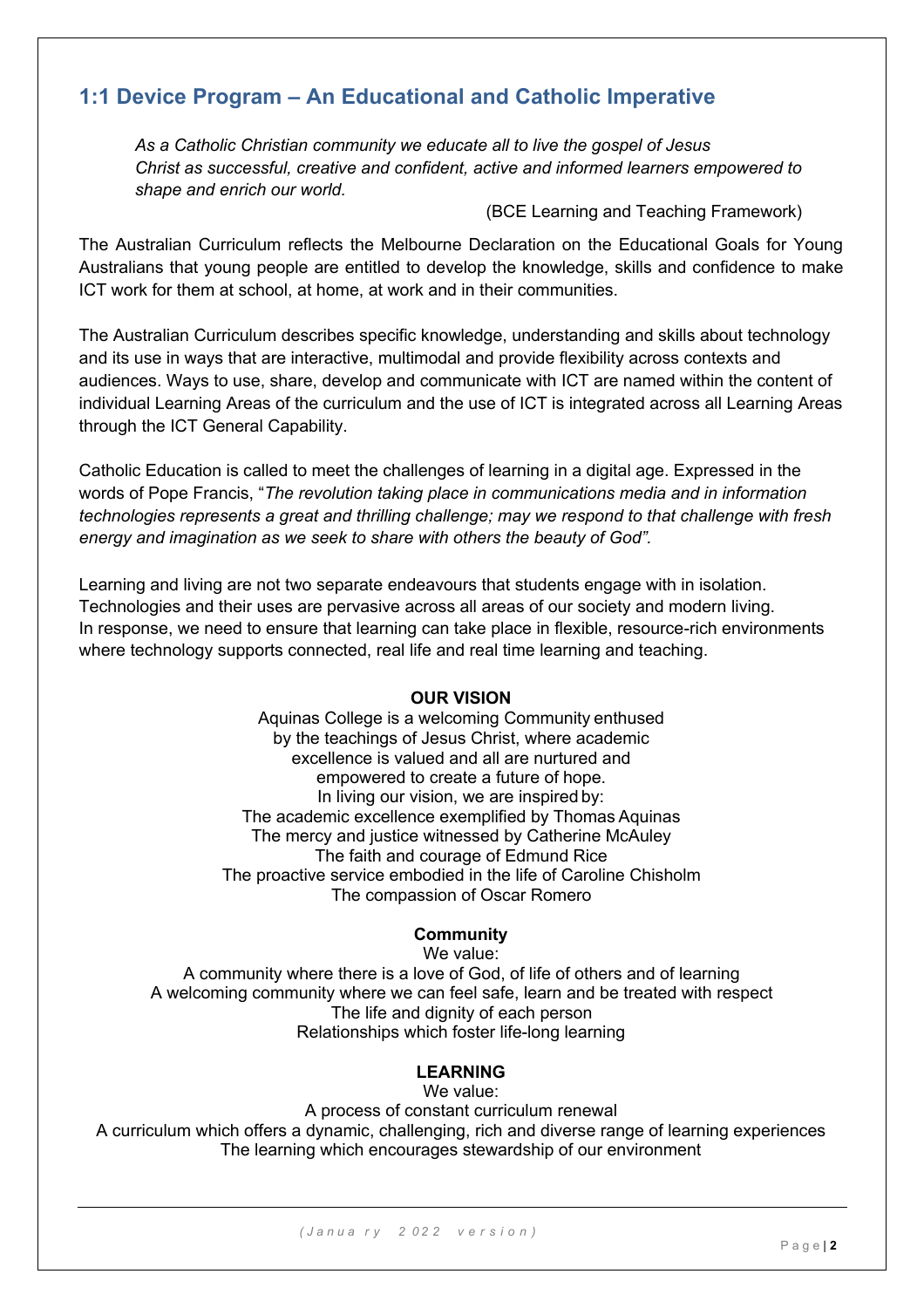#### **1:1 Device Program at Aquinas College**

Students at Aquinas College participate in a 1:1 Device Program from Year 7–12. Each student is currently issued with a school-owned device for their educational use whilst enrolled at Aquinas College and the 1:1 Device Program is in operation.

#### **1:1 Device Program: The role of the school, student and parents**

The role of the school, student and parents in the Aquinas College 1:1 Device Program are outlined below, with the associated actions and responsibilities listed in the following section.

#### **The role of the School**

The school provides **leadership** (vision, planning and management) to ensure that the 1:1 Device Program is driven by an educational imperative, focusing on successful **learning** outcomes and supporting the school's vision for learning. School leadership will work with teachers to create contemporary learning environments that allow students to learn. This will include engaging teachers in continuous learning to enhance their **professional practice**. As with all aspects of learning, the school values **parent and community engagement** and the important role this plays in achieving successful outcomes. The school plans for and manages the **technical environment and functional aspects** including security, to ensure the program's success.

#### **The role of the Student**

Students understand that the primary purpose of the 1:1 Device Program is to support their learning. Students use technology in their learning to investigate, collaborate and communicate in a safe and responsible way that reflects good digital citizenship.

#### **The role of Parents/Caregivers**

Parents/Caregivers are the first educators of their children and have a vital role to play in their child's learning. Working in partnership with the school will help to ensure the success of the 1:1 Device Program. Parents have an important role in the co-education of their child about issues related to the care of technology and its safe and responsible use. Parent/Caregivers support the school by maintaining an active interest in their child's learning including understanding how technology is being used to support learning in the classroom and at home, as well as meeting financial obligations associated with the program.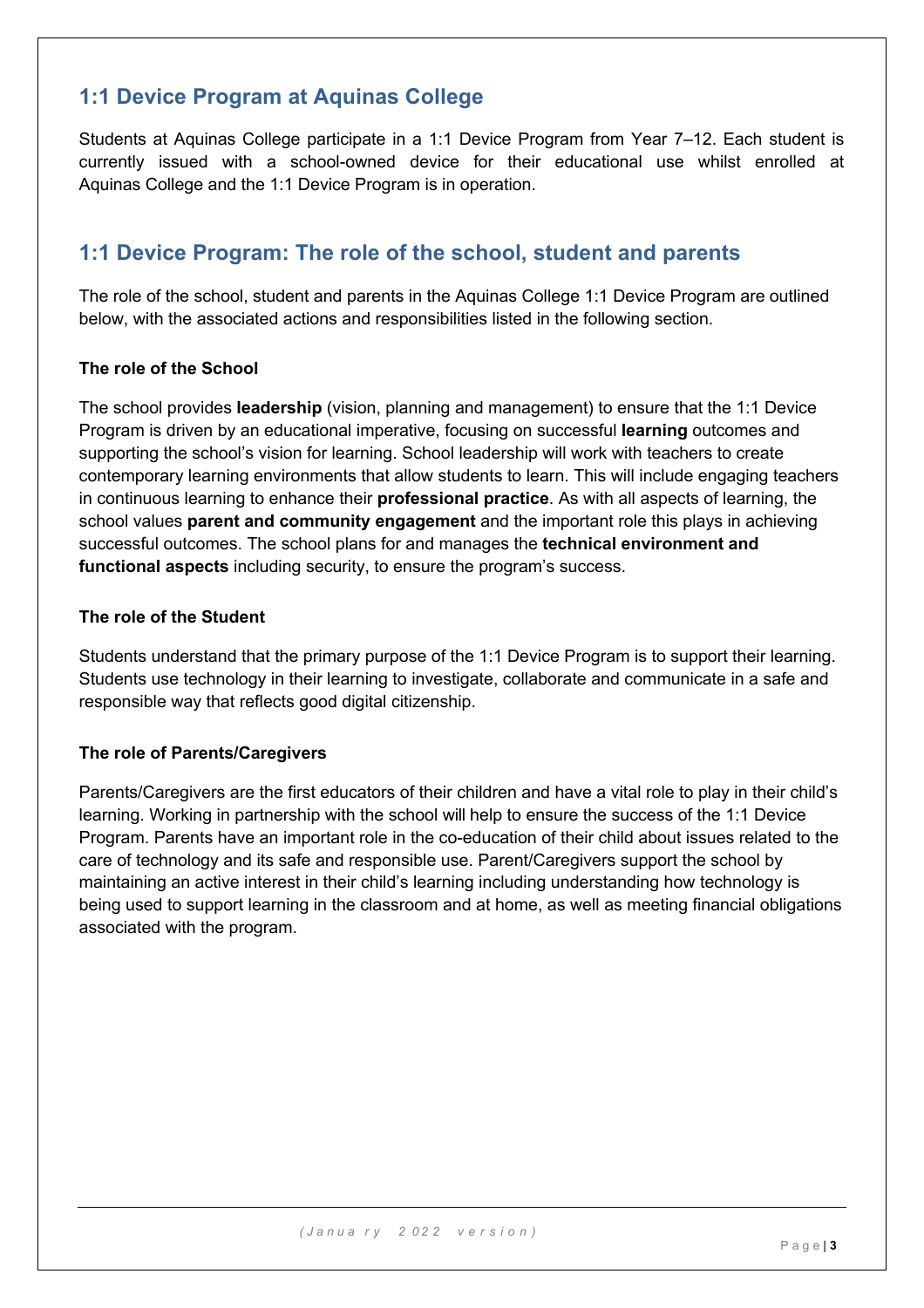#### **School, Student and Parent/Caregiver Responsibilities and Actions**

#### **School Responsibilities and Actions**

The school is responsible for providing **leadership** for the 1:1 Device Program and school leaders play an integral role in this leadership. Effective leadership plans for and manages considerations related to **successful learning**; **professional practice**; **parent and community engagement**; as well as **technical environment and functional aspects**. Responsibilities and actions for the school in relation to the 1:1 Device Program include:

#### • **Successful Learning**

- o Creating the conditions that enable the school's vision for learning to berealised.
- $\circ$  Ensuring that the 1:1 Device Program is driven by an educational imperative, focusing on successful learning outcomes.
- o Creating learning environments that enable connected, real life learning, within which technology is used flexibly and innovatively to improve learning.
- o Ensuring alignment with all school policies ensuring that students are supported to use technology safely and responsibly.

#### • **Professional Practice**

- $\circ$  Ensuring that teachers engage in continuous learning (through professional learning and sharing) to enhance their professional practice and the practices of their students.
- $\circ$  Ensuring decisions are informed by evidence of impact on learning, including how technology supports students to develop the dispositions necessary for asuccessful future.

#### • **Parent and Community Engagement**

- $\circ$  Providing parents/caregivers with information that enables them to be involved as key partners in learning, including through the 1:1 Device Program.
- $\circ$  Providing parents with information about the logistics of the 1:1 Device Program, including costs, parent and student responsibilities and related policies andprocedures.

#### • **Technical Environment and Functional Aspects**

- $\circ$  Driving responsible stewardship by ensuring decision making processes are collaborative, transparent and accountable.
- o Planning for and managing safe and connected learning environments. Elements include ensuring:
	- Appropriate device selection and support, network infrastructure and system access;
	- Access to software that will support learning and data management/storage, which adhere to safety and privacy principles;
	- Technical support to assist students to manage the device and keep itoperational;
	- Clear operational procedures including the right to inspect the device and those which support the teacher to manage technology in the classroom.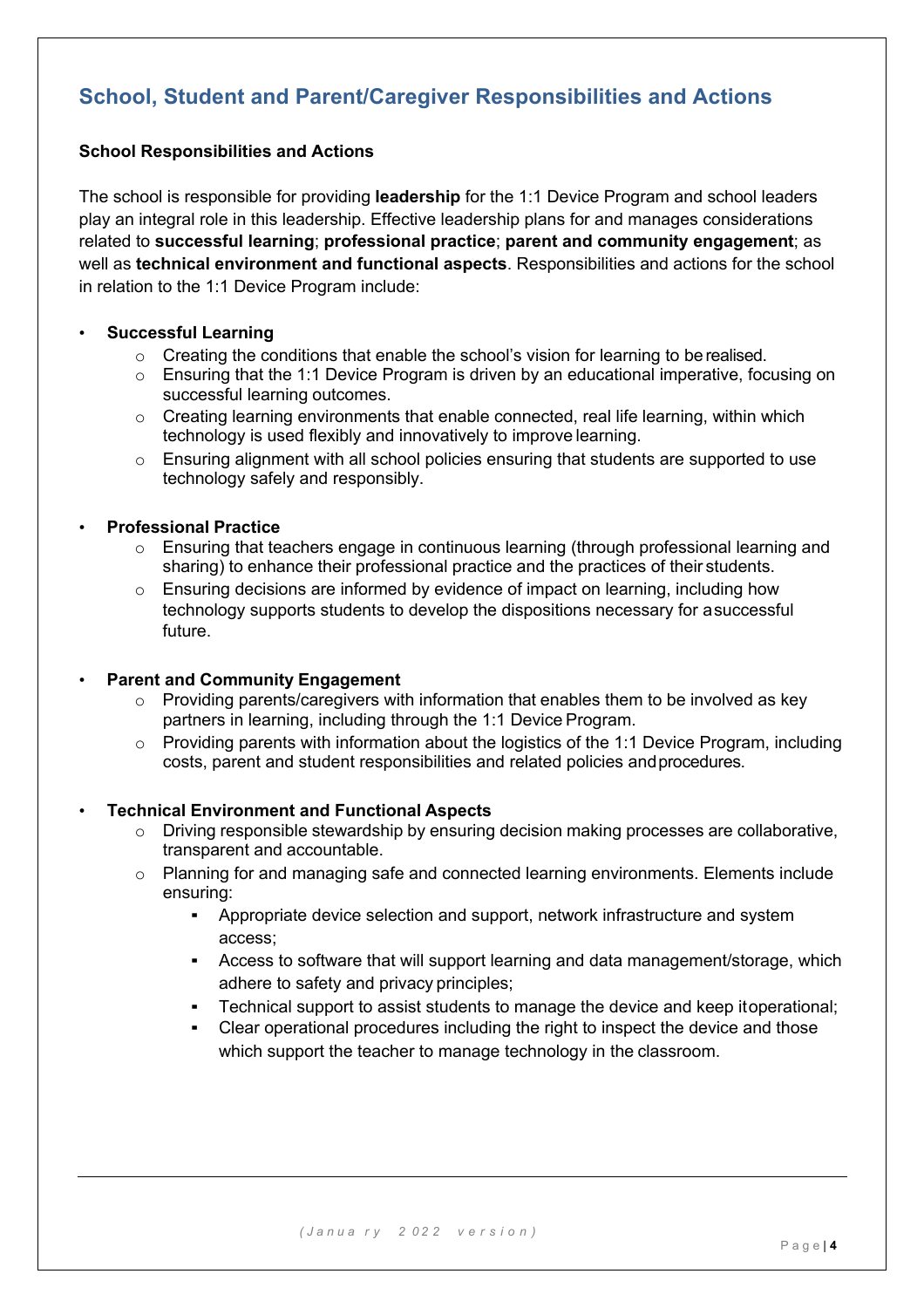#### **Student Responsibilities and Actions**

Student responsibilities and actions in relation to the 1:1 Device Program include:

- **Educational Purpose**
	- $\circ$  Being active participants in their learning and using their device for educational purposes. This extends to the use of the school network, including the Internet and all associated infrastructure as well as ensuring that non educational software ( where permitted) or data, does not inhibit the use of the device as a learning tool.

#### • **Using Technology Safely and Responsibly**

- $\circ$  Complying with all elements of the Brisbane Catholic Education IT Acceptable Use Policy and the Aquinas College policies to ensure the safe and responsible use of technology including:
	- Applying personal safety practices by keeping personal information private and securing digital information;
	- Reporting unsafe behaviours to the school:
	- Using technology ethically e.g. not accessing or sending content to bully or defame others or is illegal, dangerous or offensive;
	- Engaging appropriate practices to recognise the intellectual property (including copyright) of themselves and others. This extends to only installing/storing appropriately licensed software and material e.g. downloads on the device.

#### • **Device Management and Security**

- o Complying with all elements of the Brisbane Catholic Education IT Acceptable Use Policy.
	- The purpose of this Policy is to outline the requirements for regulating acceptable use of Brisbane Catholic Education's resources.
- $\circ$  Bringing the device to school each day ready for learning:
	- Fully charged and operational.
	- Students seek support to resolve technical problems according to school procedures;
	- Clean and clearly labelled with authorised identification.
- o Keeping the device safe and secure at all times, including:
	- Following school and classroom rules for use, transport and storage of devices;
		- Reporting to the school instances of loss, damage or theft of the device as soon as possible (police report may be required).
		- Device not to be taken onto or near water at any time.
- o Managing the device in alignment with school policies, including:
	- Accessing the Internet only through the wireless network when at school;
	- Maintaining the network settings required to connect to the school network without alteration unless directed to do so by the school;
	- Backing up and updating software as recommended/directed by the school.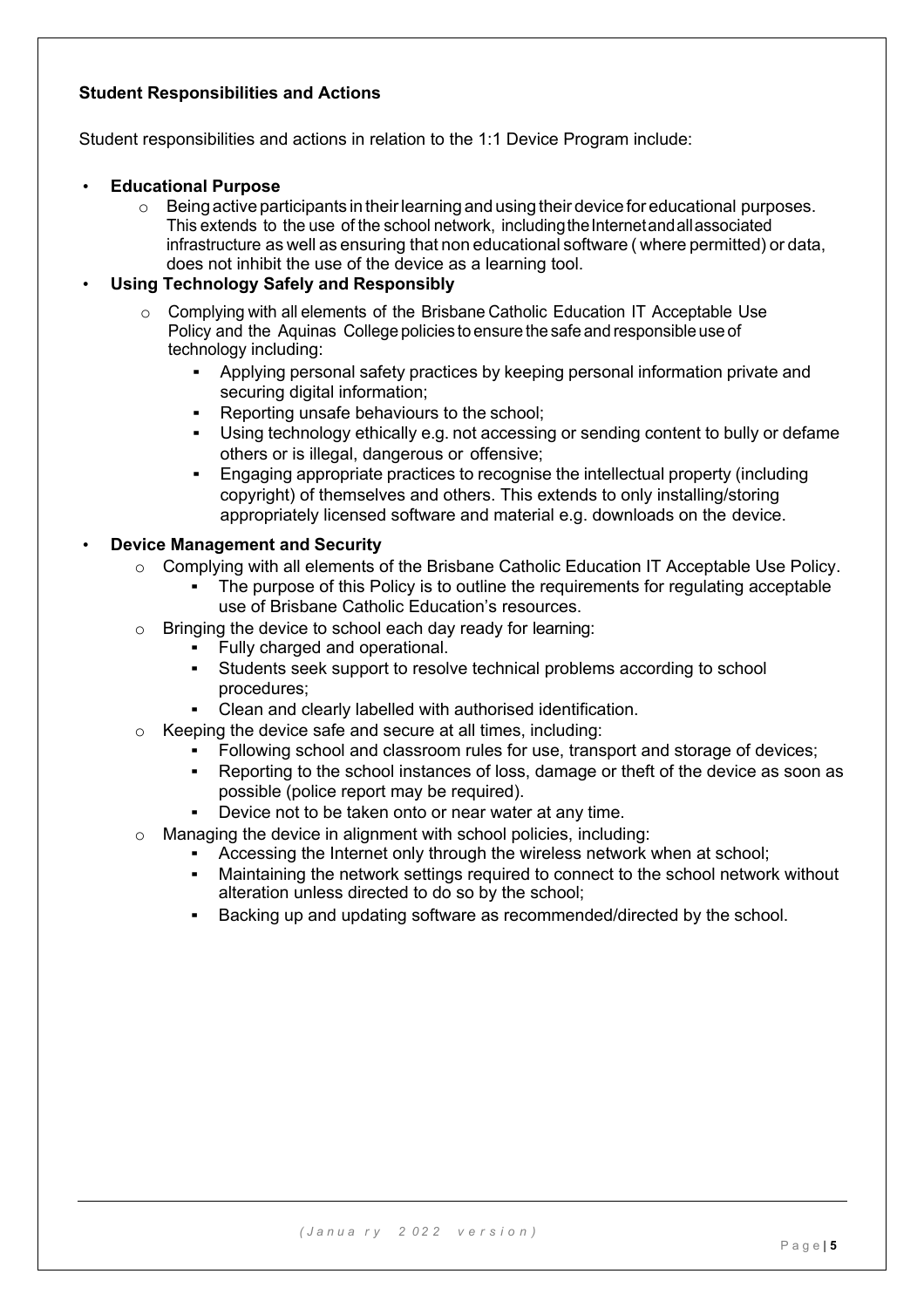#### **Parent/Caregiver Responsibilities and Actions**

Responsibilities and actions for parents in relation to the 1:1 Device Program include:

- Maintaining an active interest in your child's education by understanding howtechnology is being used to support learning.
- Supporting the care and responsible use of technology by:
	- $\circ$  Working alongside the school to educate your child about safe and responsible use of technology.
	- $\circ$  Monitoring the use of the device outside of school including internet access.
	- o Supporting and reinforcing Brisbane Catholic Education and Aquinas College policies and procedures.
	- $\circ$  Supporting operational procedures and responsibilities in relation to the 1:1 Device Program including ensuring safe and secure storage of the device;
	- o Acknowledging the schools right to inspect the device.
- Meeting financial obligations related to the 1:1 Device Program.
- Ensuring the return of the device at the end of the three year program as directed at the end of Year 9 and Year 12 **OR** in the event of the student leaving the Collegeprior.
- Returning the device to the IT Service Centre if there are any problems/breakages so that the College can organise support/repair. Aquinas College will **NOT** be responsible for any charges or costs incurred by parents for the repair or upkeep of thedevice.

#### **Guidelines for Use of Device**

#### **CARE AND MAINTENANCE**

Students maintain overall care of the allocated College owned device. This includes keeping the device clean and free from stickers and graffiti. Device identification labels must not be damaged or removed. Students will be responsible for the general ongoing maintenance of the device including software updates.

The device will come with a protective hard case and protective carry bag. This case is to remain on the device at all times. The bag is to be used at all times. Replacements will be the individual student responsibility and cost. This can be organised through the College.

#### **WARRANTY AND REPAIR**

Devices are covered by a 3 year manufacturer warranty. This warranty covers defects and does NOT cover negligence, abuse, malicious damage or any other damage including accidental damage, water damage and screen damage.

In non-warranty claims where it is assessed that damage is caused by neglect or abuse (for example deliberate damage, water damage, or broken screen) the repair cost will be fully payable by the parent/caregiver. Also, if the hard case is removed from the device the repair cost will be fully payable by the parent/caregiver

#### **Aquinas College will be responsible for arranging any warranty or other repair work for the device.**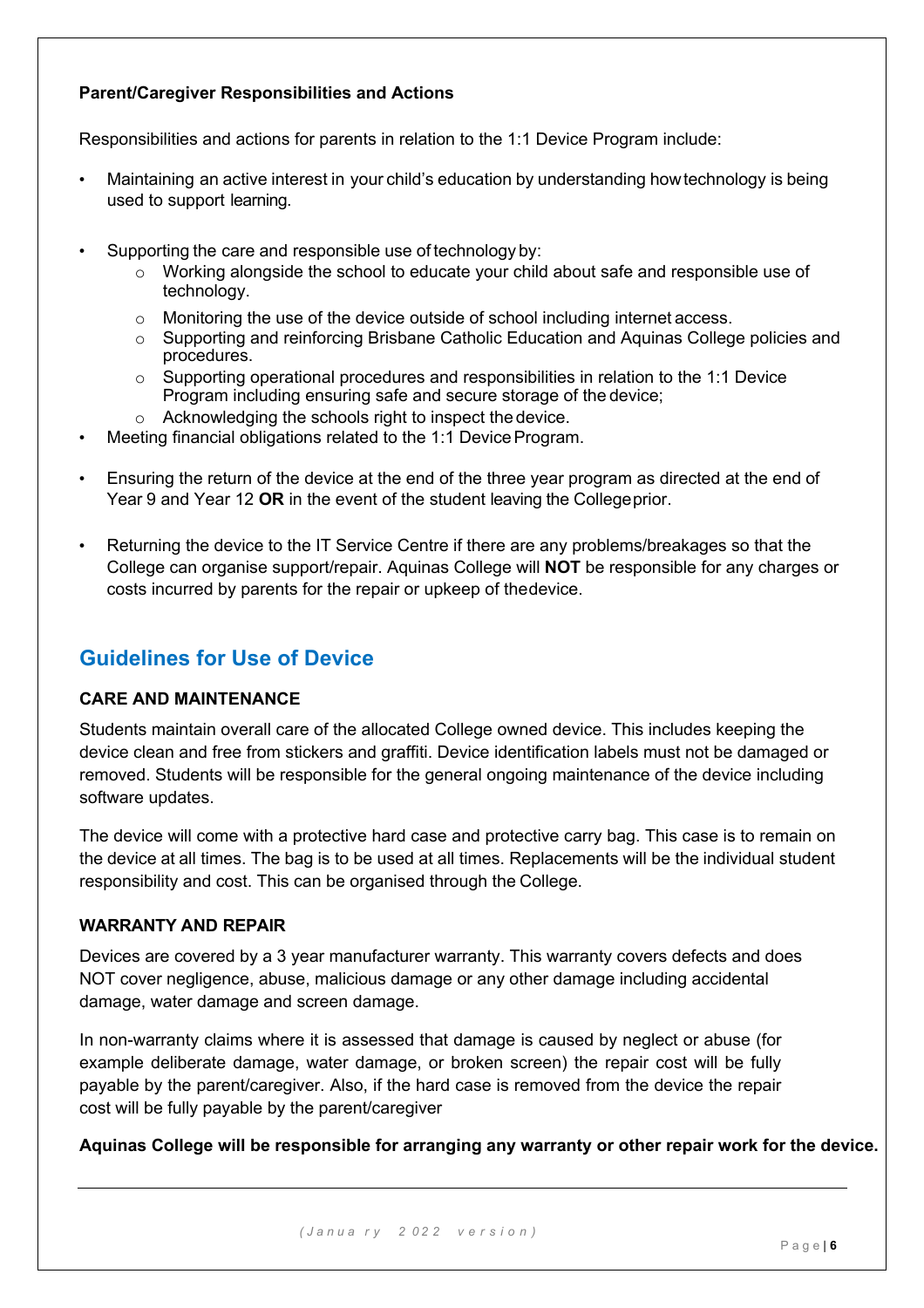

*( J a n u a r y 2 0 2 2 v e r s i o n )*